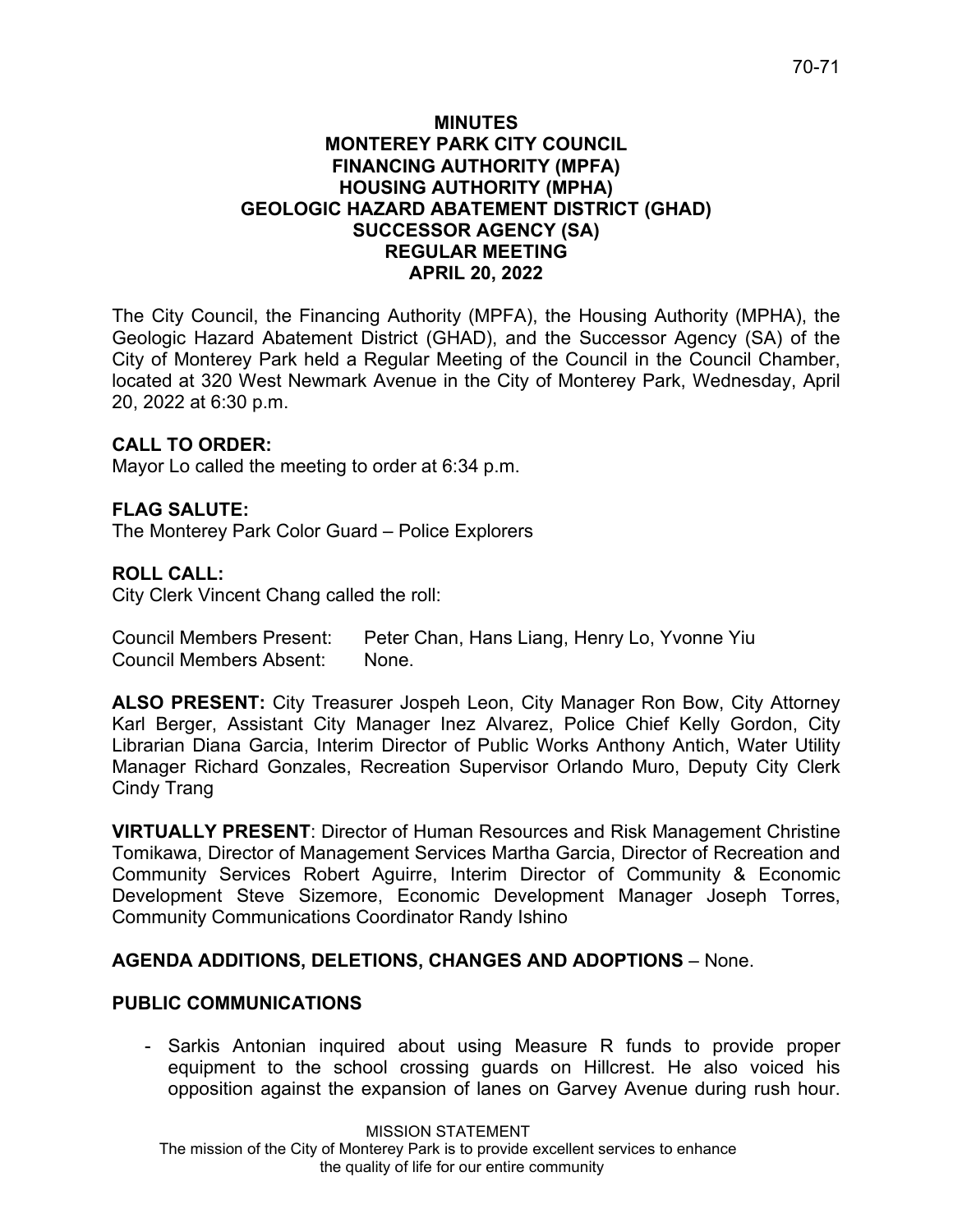Sarkis also inquired about moving the food bank back to Langley Senior Center and allowing for a drive up service.

- The City Clerk's office received and filed one written communication after submittal period from Charles Leon, SEIU 721 representative. The requester stated in his correspondence that the written communication was for Agenda Item No. 2A. This written communication was included in the administrative record as it was emailed by Charles Leon to City Council.

## **STAFF COMMUNICATIONS**

- City Manager Bow introduced Interim Director of Public Works Anthony Antich. Mr. Antich shared his excitement to work for the City and announced that on May 19<sup>th</sup> there will be a Public Works Open House at the City Yard.
- Recreation Supervisor Muro thanked Transtech and Shirely Hwong for their donations to the Spring Egg Hunt that took place on April 14<sup>th</sup> at Barnes Park. He reminded the community of the Cinco De Mayo event on May  $5<sup>th</sup>$  at Barnes Park and the Happy Birthday Play Days event from May 5<sup>th</sup> to May 8<sup>th</sup> at Barnes Park. Recreation Supervisor Muro announced that in honor of Earth Day there will be Monterey Park Walkability Routes located at Barnes Park, Highlands Park, and Edison Trails.
- City Librarian Garcia announced that the Library is now checking out California State Park Passes to anyone with a valid Library card and she also invited the community to the Children's Day/Book Day event on Saturday, April 23rd at Barnes Park. She reminded the community of the Financial Forecasts meetings, which brief residents on the City's finances.

#### **1. PRESENTATION** – None. Matters listed under presentation are for informational content and discussion only.

## **2. OLD BUSINESS** – None.

## **3. CONSENT CALENDAR ITEMS NOS. 3A-3N**

Matters listed under consent calendar are considered to be routine, ongoing business and are enacted by one motion unless specified.

**Action Taken:** The City Council approved and adopted Item Nos. 3A, 3E, 3F, and 3H, 3I, 3L, and 3M on Consent Calendar, excluding Item Nos. 3B, 3C, 3D, 3G, 3J, 3K, and 3N which were pulled for discussion and separate motion, reading resolutions and ordinances by the title only and waiving further reading thereof.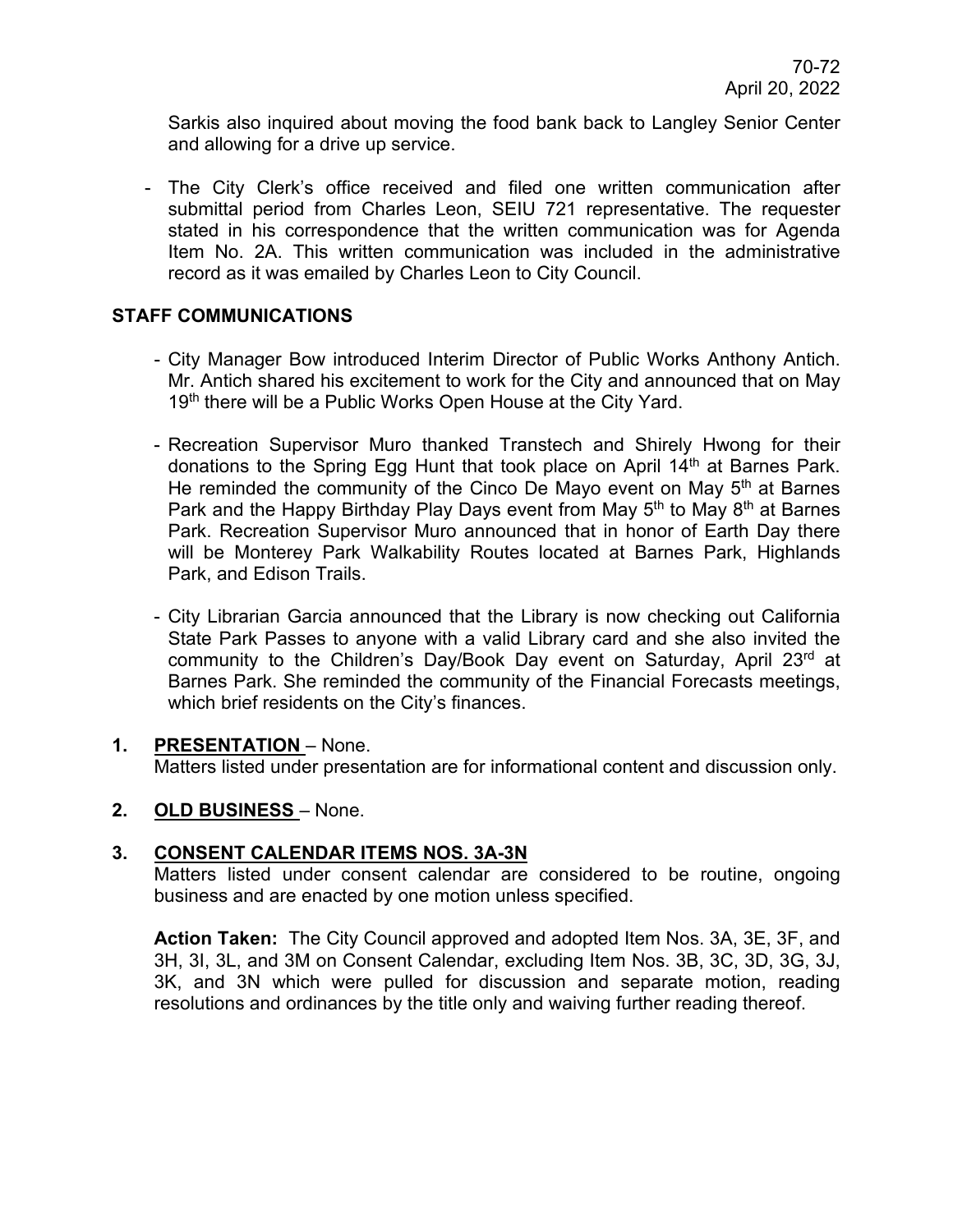**Motion:** Moved by Council Member Chan and seconded by Council Member Yiu, motion carried by the following vote:

Ayes: Council Members: Yiu, Chan, Liang, Lo Noes: Council Members: None Absent: Council Members: None Abstain: Council Members: None

## **3A. MINUTES**

Approving the minutes from the regular and special meetings of March 16, 2022.

**Action Taken:** The City Council approved the minutes from the regular and special meetings of March 16, 2022 on Consent Calendar.

## **3B. DISTRICT NO. 3 CITY COUNCIL SEAT VACANCY**

On March 29, 2022, the City Clerk's office received a letter of resignation from Mayor Pro Tem Fred Sornoso, effective April 14, 2022. Pursuant to Government Code §§ 1750(f) and 1770(c), the resignation letter created a vacancy on the City Council on April 14th. The term of office for the vacant position ends November 5, 2024.

#### Public Speakers

- Teresa Real Sebastian voiced opposition against City Council appointing an elector to fill the District No. 3 seat vacancy. She also communicated that the residents of District No. 3 should be allowed to vote for their Council Member representative in the upcoming November election.
- Maychelle Yee voiced her opposition against allowing City Council to appoint an elector to fill the District No. 3 seat vacancy. She conveyed that City Council should allow for the upcoming November election to fill the vacancy.
- Delario Robinson communicated that he would like to see proper representation fill the District No. 3 seat vacancy.

**Action Taken:** The City Council received and filed the District No. 3 City Council seat vacancy report.

### **3C. PROFESSIONAL MUNICIPAL CLERKS WEEK RESOLUTION**

The Office of the City Clerk is celebrating the week of May 1-7, 2022 as Professional Municipal Clerks Week. This week, sponsored by the International Institute of Municipal Clerk's (IIMC) and celebrated annually, honors and recognizes the Municipal Clerk profession as a vital part of local government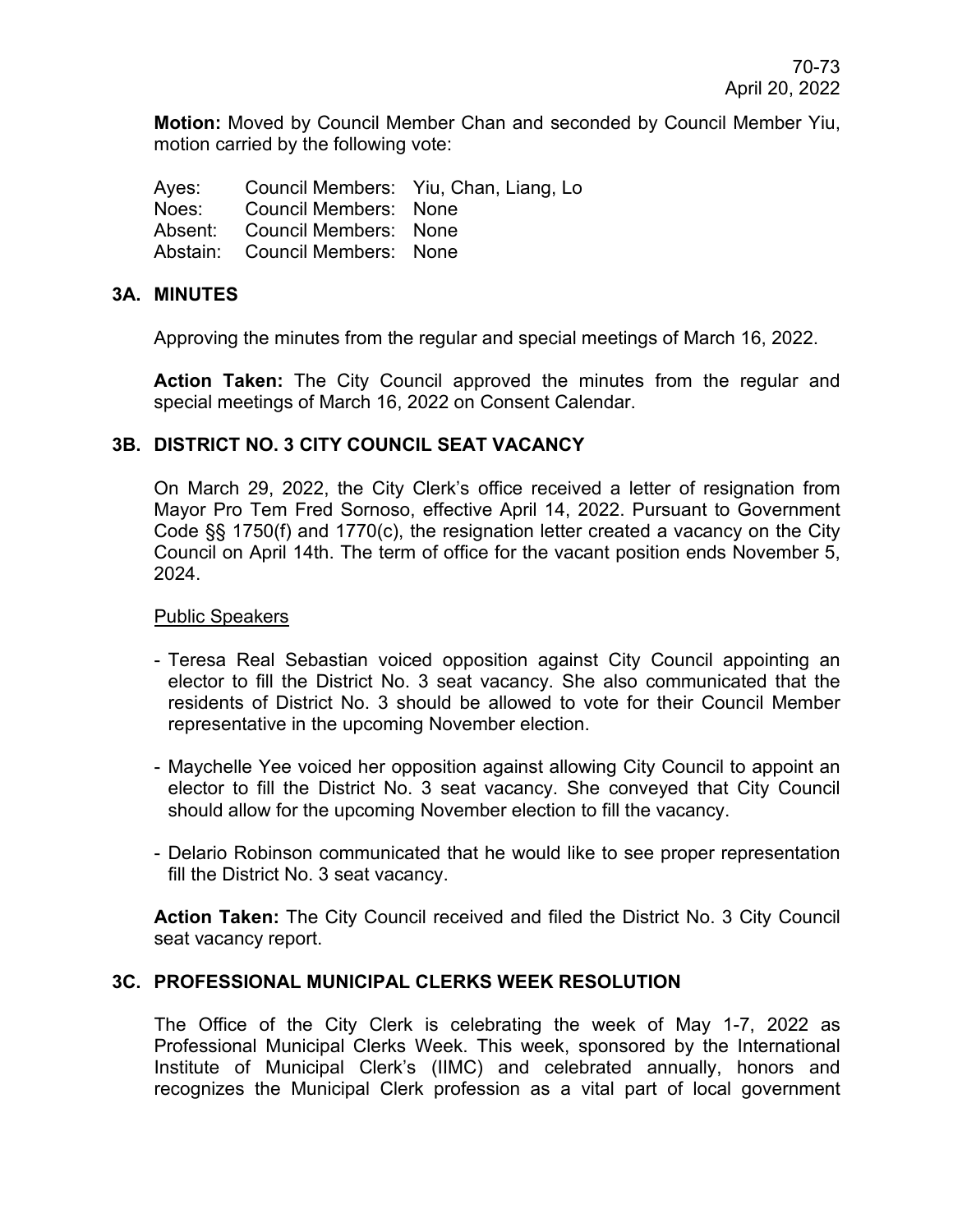celebrated throughout the world including the United States, Canada and 15 other countries. We are enlisting your support in the form of a resolution to honor Professional Municipal Clerks for providing supports to the Council, departmental staff, other agencies, and residents of Monterey Park.

**Action Taken:** The City Council adopted Resolution No. 2022-R20 declaring the week of May 1 through 7, 2022 as Professional Municipal Clerks Week in Monterey Park.

**Motion:** Moved by Council Member Liang and seconded by Council Member Chan, motion carried by the following vote:

Ayes: Council Members: Yiu, Chan, Liang, Lo Noes: Council Members: None Absent: Council Members: None Abstain: Council Members: None

#### **Resolution No. 2022-R20:**

A RESOLUTION OF THE CITY COUNCIL OF THE CITY OF MONTEREY PARK DECLARING MAY 1-7, 2022, PROFESSIONAL MUNICIPAL CLERKS WEEK IN MONTEREY PARK

## **3D. MONTHLY INVESTMENT REPORT – MARCH 2022**

As of March 31, 2022 invested funds for the City of Monterey Park is \$86,005,226.92.

#### Public Speakers

- City Treasurer Leon gave Council an update on the Monthly Investment report for the month of March 2022.

**Action Taken:** The City Council received and filed the March 2022 monthly investment report.

## **3E. PROFESSIONAL SERVICES AMENDMENT WITH FAIRBANK, MASLIN, MAULLIN, METZ AND ASSOCIATES TO CONDUCT PUBLIC OPINION RESEARCH**

On September 1, 2021, the City entered into an agreement with FM3 to provide public opinion research. FM3's relevant experience conducting public opinion research has been instrumental in identifying the priorities of the residents of Monterey Park. The City is requesting to amend the agreement to allow for additional public opinion research including residential satisfaction and needs assessment, and revenue measure research.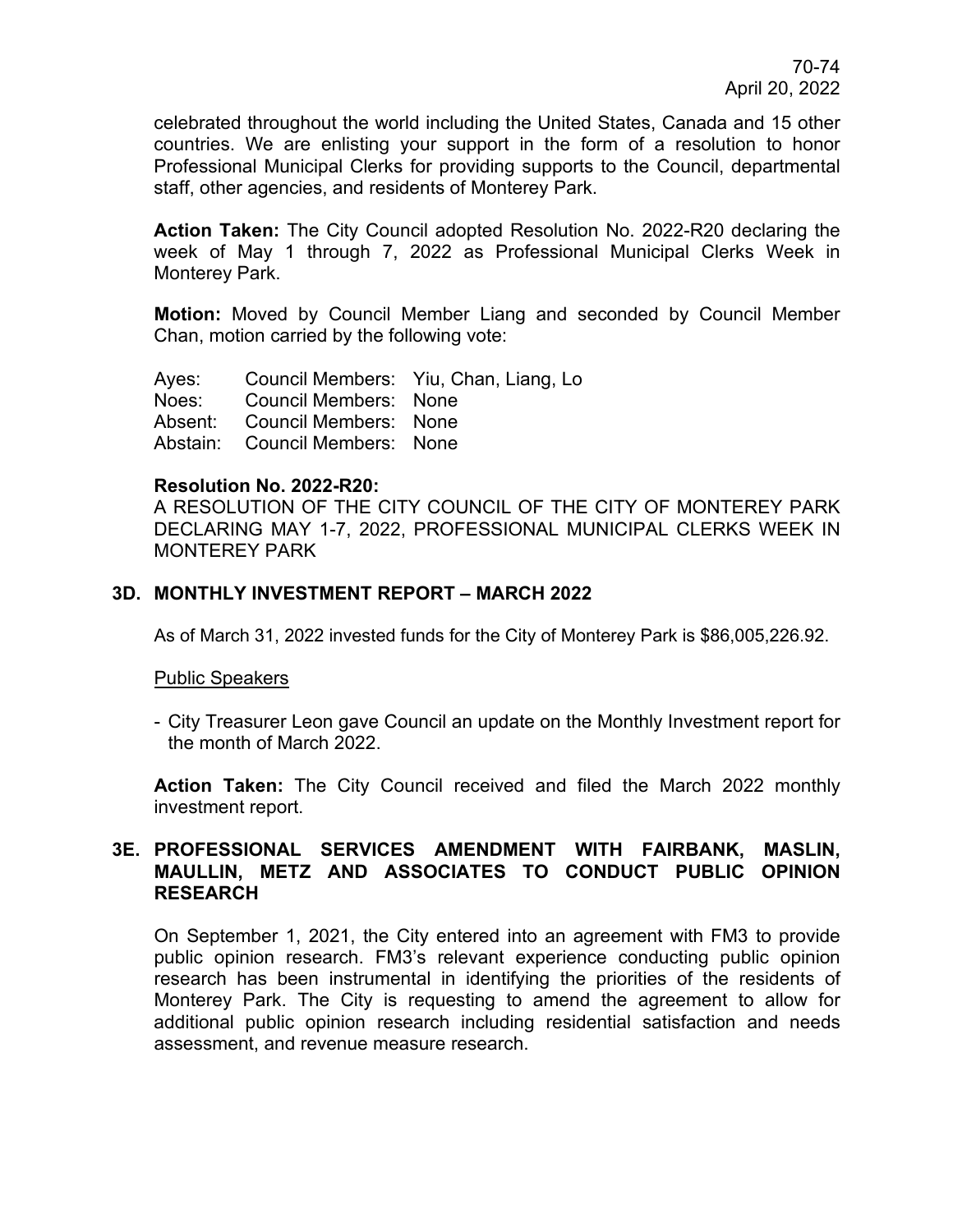The City is requesting an amendment for an additional amount of \$74,500 for a total not to exceed amount of \$113,000 and an extended term through June 30, 2023.

**Action Taken:** The City Council authorized the City Manager to execute an amendment with Fairbank, Maslin, Maullin, Metz and Associates (FM3) in a form approved by the City Attorney; to conduct public opinion research for an amount not to exceed \$113,000 and extend the term of the amendment through June 30, 2023, on Consent Calendar.

## **3F. RENEWAL OF THE ASSESSMENT DISTRICT FOR FISCAL YEAR 2022-23 AND SCHEDULE A PUBLIC HEARING PURSUANT TO STREETS AND HIGHWAYS CODE §§ 22500, ET SEQ.**

In 1993 the City formed a citywide benefit assessment district to finance the operation and maintenance of public street lighting and landscaping. The district was renewed each of the past 29 years and must be renewed for 2022-23 in order for the City to continue collecting assessments. To begin the district renewal, staff recommends a public hearing be held on June 1, 2022. Scheduling the public hearing is a required process and it does not automatically renew the district. The district renewal will follow the City Council's action at the conclusion of the June 1st public hearing.

### CEQA (California Environmental Quality Act):

The proposed action is exempt from review under the California Environmental Quality Act (Cal. Pub. Res. Code §§ 21000, *et seq*.; "CEQA") and CEQA Guidelines (Cal. Code Regs. tit. 14, §§ 15000, *et seq*.) because it establishes, modifies, structures, restructures, and approves rates and charges for meeting operating expenses; purchasing supplies, equipment, and materials; meeting financial requirements; and obtaining funds for capital projects needed to maintain service within existing service areas. The proposed action, therefore, is categorically exempt from further CEQA review under CEQA Guidelines § 15273.

**Action Taken:** The City Council adopted Resolution No. 2022-R21 declaring the City Council's intent to levy and collect assessments for Fiscal Year 2022-23 in Citywide Maintenance District No. 93-1 pursuant to Streets and Highways Code §§ 22500, et seq. and setting a time and place for a public hearing on Consent Calendar.

#### **Resolution No. 2022-R21:**

RESOLUTION DECLARING THE CITY COUNCIL'S INTENT TO LEVY AND COLLECT ASSESSMENTS FOR FISCAL YEAR 2022-2023 IN CITYWIDE MAINTENANCE DISTRICT NO. 93-1 PURSUANT TO STREETS AND HIGHWAYS CODE § 22587 AND SETTING A TIME AND PLACE FOR A PUBLIC HEARING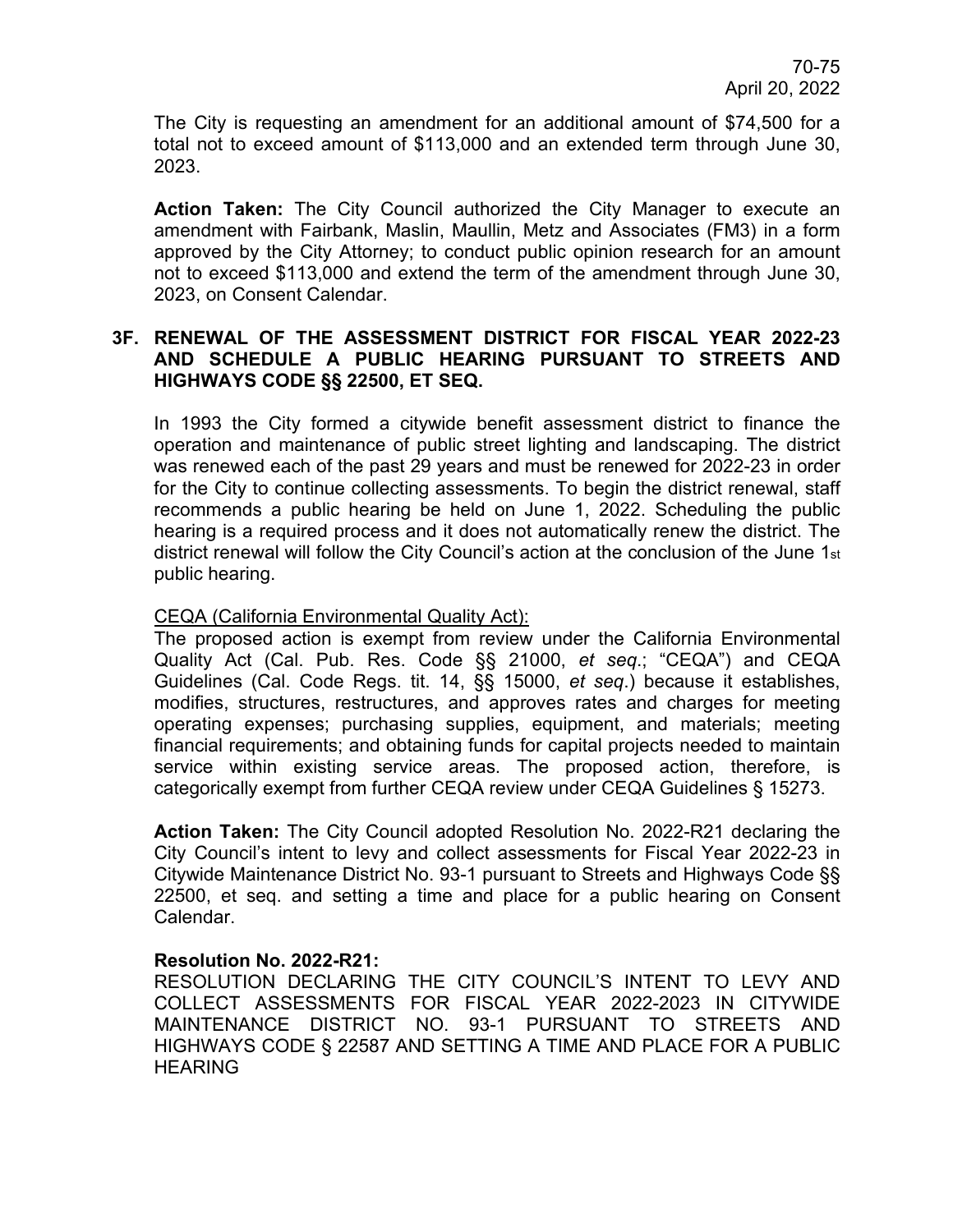## **3G. ADOPT A RESOLUTION RATIFYING CERTAIN ACTIONS COMPLETED BY THE CITY MANAGER REGARDING COVID-19 PANDEMIC AND TERMINATING A LOCAL EMERGENCY**

On March 18, 2020, the City Council adopted Resolution No. 12142 which confirmed the existence of a local emergency related to the COVID-19 Pandemic. Between March 18, 2020 and March 31, 2022 (as noted by multiple resolutions extending the local emergency), the City undertook all actions needed to preserve public health and safety in response to the Pandemic. A review of circumstances demonstrates that the need for conditions of a local emergency no longer exist. Accordingly, the City Manager recommends that the City Council adopt a resolution to terminate the local emergency effective April 20, 2022 and ratify all actions taken by the City Manager between March 11, 2020 and April 19, 2022 while exercising his emergency powers. Such actions were generally described in various resolutions adopted by the City Council; additional actions are listed in the Exhibit to the draft Resolution.

#### ENVIRONMENTAL ASSESSMENT:

The Resolution itself and the actions ratified by the Resolution were reviewed pursuant to the California Environmental Quality Act (Public Resources Code §§ 21000, *et seq*., "CEQA") and the regulations promulgated thereunder (14 Cal. Code of Regulations §§15000, *et seq*., the "CEQA Guidelines"). Based upon that review, this action is exempt from further review pursuant to CEQA Guidelines § 15269(a) because the protection of public and private property is necessary to maintain service essential to the public, health and welfare.<sup>[1](#page-5-0)</sup>

**Action Taken:** The City Council adopted Resolution No. 2022-R22 ratifying certain actions completed by the City Manager regarding COVID-19 Pandemic and terminating a local emergency.

**Motion:** Moved by Council Member Chan and seconded by Council Member Liang, motion carried by the following vote:

Ayes: Council Members: Yiu, Chan, Liang, Lo Noes: Council Members: None Absent: Council Members: None Abstain: Council Members: None

#### **Resolution No. 2022-R22:**

A RESOLUTION RATIFYING CERTAIN ACTIONS COMPLETED BY THE CITY MANAGER AND TERMINATING A LOCAL EMERGENCY

<span id="page-5-0"></span><sup>1</sup> CEQA findings regarding an anticipated imminent emergency are valid (*see CalBeach Advocates v. City of Solana Beach* (2002) 103 Cal.App.4th 529).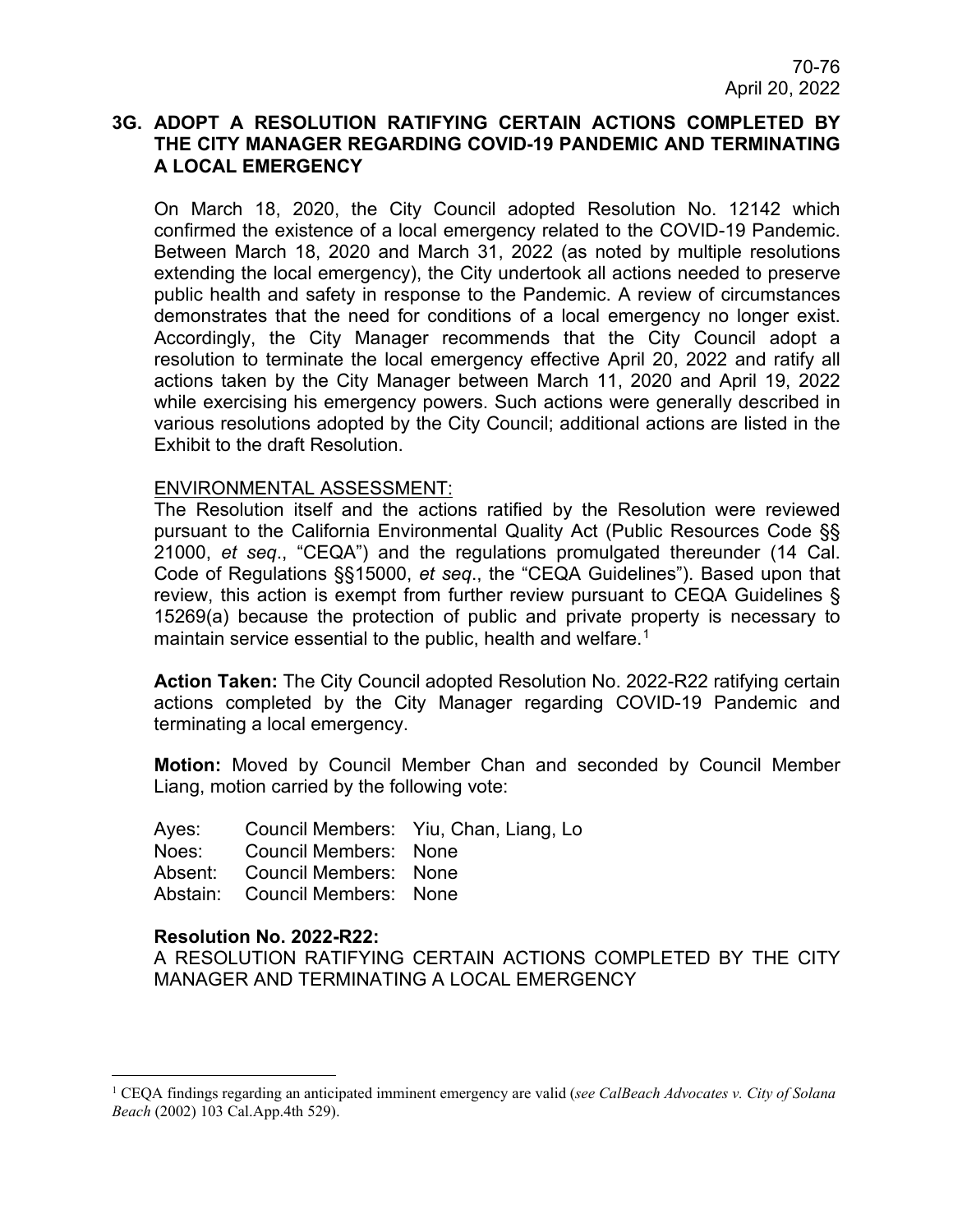## **3H. CALIFORNIA GOVERNOR'S OFFICE OF EMERGENCY SERVICES GRANT SUBAWARD – HIGH FREQUENCY COMMUNICATIONS EQUIPMENT PROGRAM**

The City of Monterey Park Fire Department (Fire Department) received Notice of Funding Opportunity from Cal OES; regarding a formal invitation to submit a full application for the consideration of Cal OES subaward funds. The funding opportunity is for the purchase of high frequency communications equipment. lf the City is offered a grant award, the total proposed budget request is \$60,000.

The Fire Department has identified Collins Aerospace as the vendor of choice. The product Urgentlink operates on a nationwide high frequency spectrum specifically authorized by the Federal Communications Commission (FCC). Moreover, Verdugo Fire Communications (Verdugo), a partnered agency of the Fire Department, currently utilizes this system. Acquiring this equipment will allow the Fire Chief and Battalion Chiefs a mechanism to communicate with Verdugo and other local, state, and federal entities in the event of a natural or manmade disaster.

Staff seeks City Council consideration and approval of the City of Monterey Park's Cal OES application. The application date was extended to April 21, 2022, for the City of Monterey Park. When the grant award decision is made and if the grant award is received, staff will inform the City Council.

**Action Taken:** The City Council adopted Resolution No. 2022-R23 authorizing the City Manager to apply for, receive, and execute an agreement, in a form approved by the City Attorney, with the California Governor's Office of Emergency Services (Cal OES) in the amount of \$60,000 on Consent Calendar.

#### **Resolution No. 2022-R23:**

A RESOLUTION AUTHORIZING THE CITY MANAGER, OR DESIGNEE, TO APPLY FOR, RECEIVE, AND APPROPRIATE GRANT FUNDS FOR THE CALIFORNIA GOVERNOR'S OFFICE OF EMERGENCY SERVICES — HIGH FREQUENCY EQUIPMENT PROGRAM

## **3I. WEED ABATEMENT AGREEMENT BETWEEN THE COUNTY OF LOS ANGELES AND THE CITY OF MONTEREY PARK**

On June 12, 2012, the City of Monterey Park entered into an Agreement with the County of Los Angeles, Department of Agricultural Commissioner/Weights and Measures to provide weed abatement services. The County of Los Angeles submitted a letter to the City of Monterey Park stating that the current Weed Abatement Agreement expires on June 30, 2022. Staff is requesting that the City Council consider approving the Agreement thereby extending service for an additional five-year term, until June 30, 2027.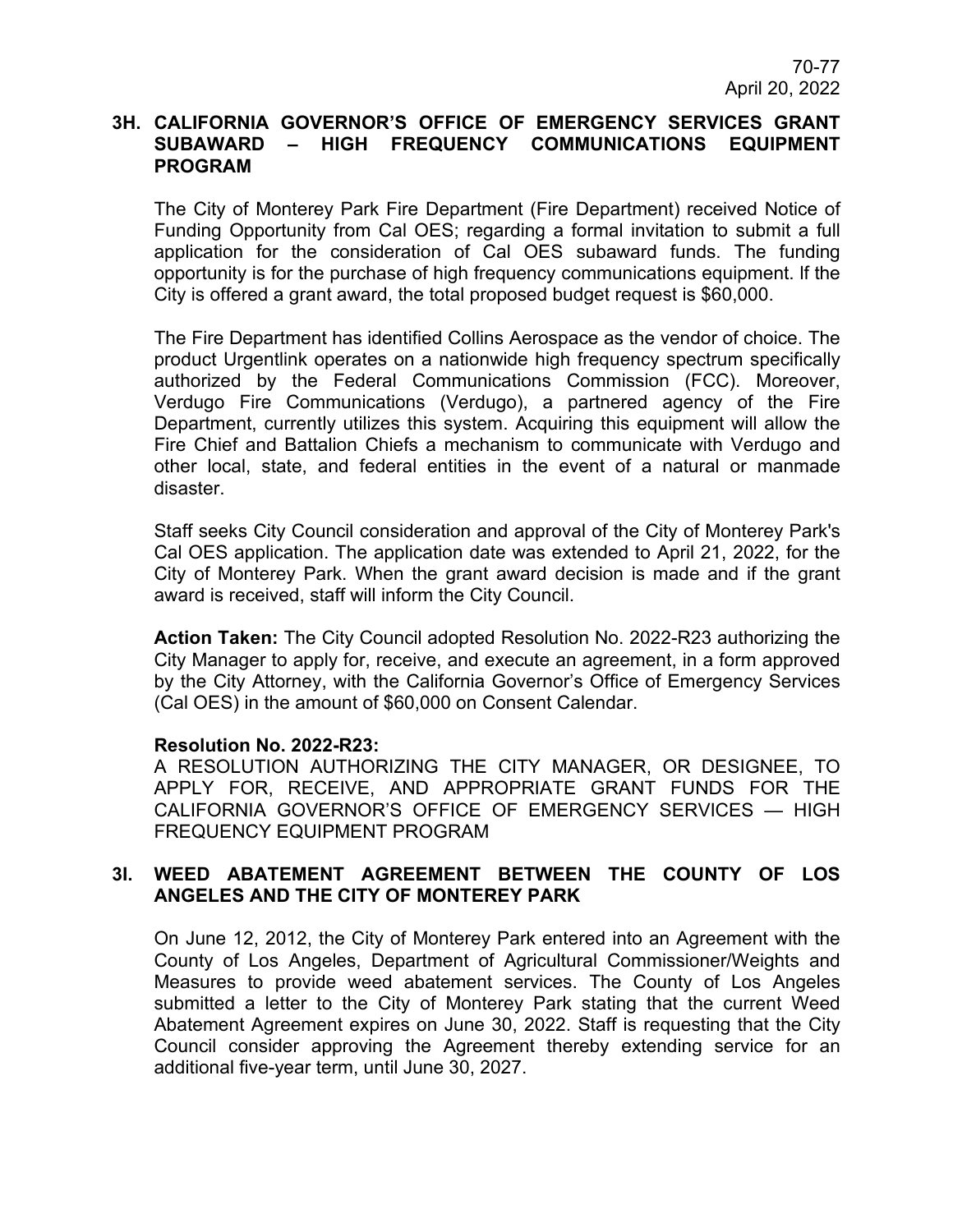Authorizing the City Manager to execute an agreement with the County of Los Angeles, in a form approved by the City Attorney, for Weed Abatement Services

**Action Taken:** The City Council authorized the City Manager to execute an agreement with the County of Los Angeles, in a form approved by the City Attorney, for Weed Abatement Services on Consent Calendar.

## **3J. "DENIM" DAY RESOLUTION**

"Denim Day" was established in 1999 after the California Legislature's Women's Caucus learned of a protest of a court decision that occurred in Italy. Enraged by the verdict and the judge's statement, within a matter of hours the women of the Italian Parliament launched into immediate action and protested by wearing jeans to work. This call to action motivated the California legislators to do the same. Peace Over Violence, a Los Angeles County based Sexual Assault and Domestic Violence victims' advocacy organization promoted the idea and the first "Denim Day-L.A." was created. "Denim Day" is now recognized throughout the United States.

**Action Taken:** The City Council adopted Resolution No. 2022-R24 ratifying certain actions completed by the City Manager regarding COVID-19 Pandemic and terminating a local emergency.

**Motion:** Moved by Council Member Liang and seconded by Council Member Chan, motion carried by the following vote:

|                                | Ayes: Council Members: Yiu, Chan, Liang, Lo |
|--------------------------------|---------------------------------------------|
| Noes: Council Members: None    |                                             |
| Absent: Council Members: None  |                                             |
| Abstain: Council Members: None |                                             |

#### **Resolution No. 2022-R24:**

A RESOLUTION DECLARING APRIL 27, 2022 TO BE "DENIM DAY MONTEREY PARK", SUPPORTING SEXUAL ABUSE AWARENESS AND THE BELIEF THAT THERE IS NO EXCUSE AND NEVER AN INVITATION TO RAPE

## **3K. NATIONAL CORRECTIONAL OFFICERS WEEK RESOLUTION**

The Monterey Park Police Department is celebrating the week of May 1-7, 2022, as National Correctional Officers Week. In 1984, President Ronald Regan announced the first week in May as National Correctional Officers Week, and it has been celebrated annually ever since. It honors the thousands of men and women responsible for managing those brought into custody by law enforcement and awaiting trial. These individuals face difficult and often dangerous work environments and play a vital role in the criminal justice system. We are enlisting your support in the form of a resolution to honor these men and women in our area for their work every day to protect the residents of Monterey Park.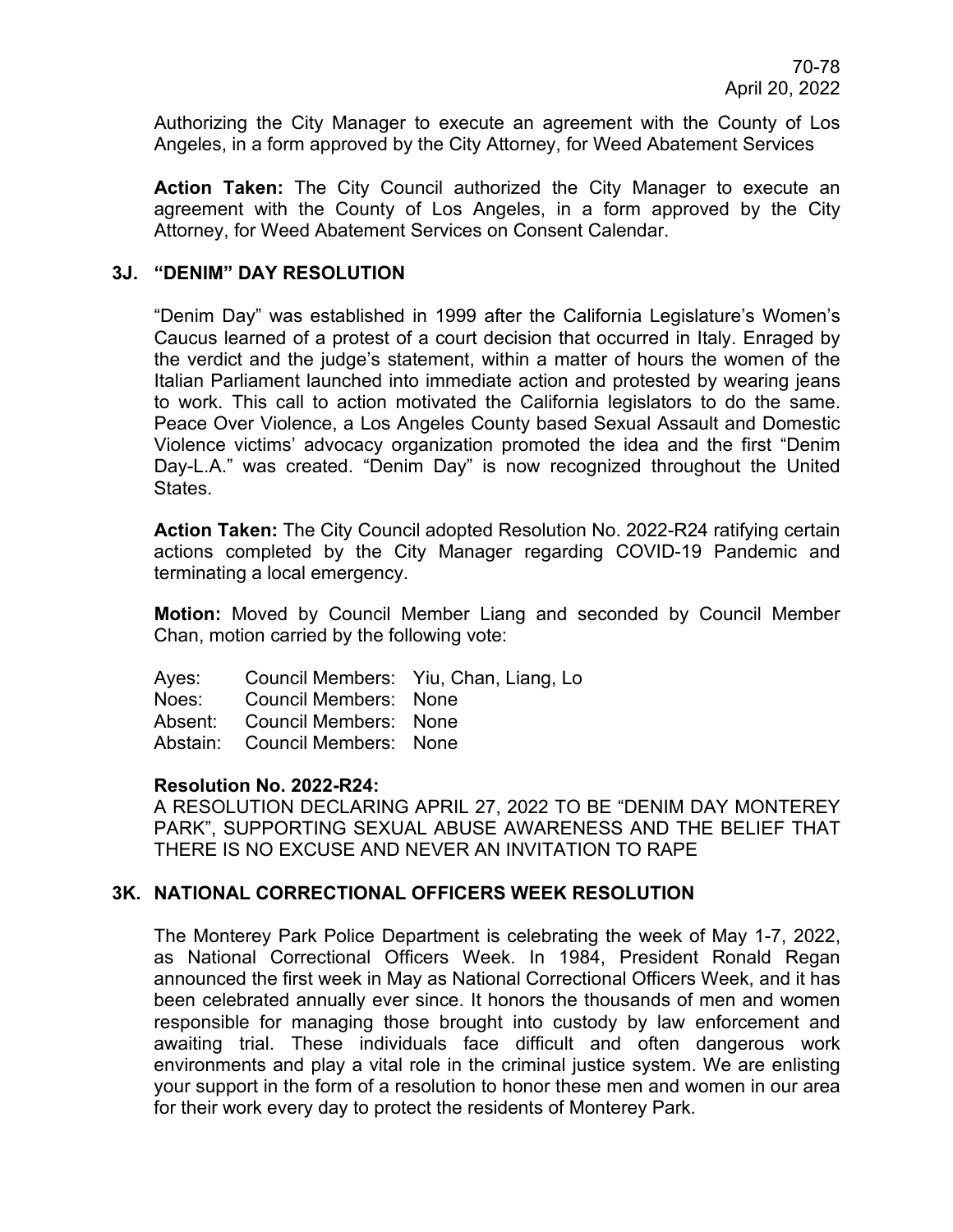**Action Taken:** The City Council adopted Resolution No. 2022-R25 declaring the week of May 1-7, 2022, to be National Correctional Officers Week in the City of Monterey Park.

**Motion:** Moved by Council Member Chan and seconded by Council Member Liang, motion carried by the following vote:

Ayes: Council Members: Yiu, Chan, Liang, Lo Noes: Council Members: None Absent: Council Members: None Abstain: Council Members: None

## **Resolution No. 2022-R25:**

A RESOLUTION OF THE CITY COUNCIL OF THE CITY OF MONTEREY PARK DECLARING MAY 1-7, 2022, NATIONAL CORRECTIONAL OFFICERS WEEK IN MONTEREY PARK

## **3L. FIRST AMENDMENT TO AGREEMENT NO. 2249-AB WITH OPERATIONAL TECHNICAL SERVICES LLC FOR STAFF AUGMENTATION SERVICES FOR THE WATER DIVISION**

In August 2021, the Water Division executed a contract with Operation Technical Services LLC to provide technical services that were the responsibility of the Water Production Supervisor who had retired a month earlier. The Professional Services Agreement is for an amount not to exceed \$60,000. Because the recruitment of the supervisor position is still pending and additional Water Division staff have since retired or resigned, staff is requesting the approval of the First Amendment to the Agreement for additional staffing support and to increase the budget from \$60,000 to \$300,000.

**Action Taken:** The City Council authorized the City Manager to execute the First Amendment, in a form approved by the City Attorney, to Agreement No. 2249-AB with Operational Technical Services LLC. This Amendment is for staff augmentation services for the Water Division in an amount not to exceed \$300,000 on Consent Calendar.

## **3M. AWARD OF CONTRACT TO EUROFINS, WECK AND CLINICAL LAB FOR LAB TESTING**

The Water Division is requesting approval of Professional Services Agreements with three laboratory analyses firms – Eurofins, Weck, and Clinical Lab – for laboratory analyses services. The term for the contracts is three years for a combined total not to exceed \$400,000 annually.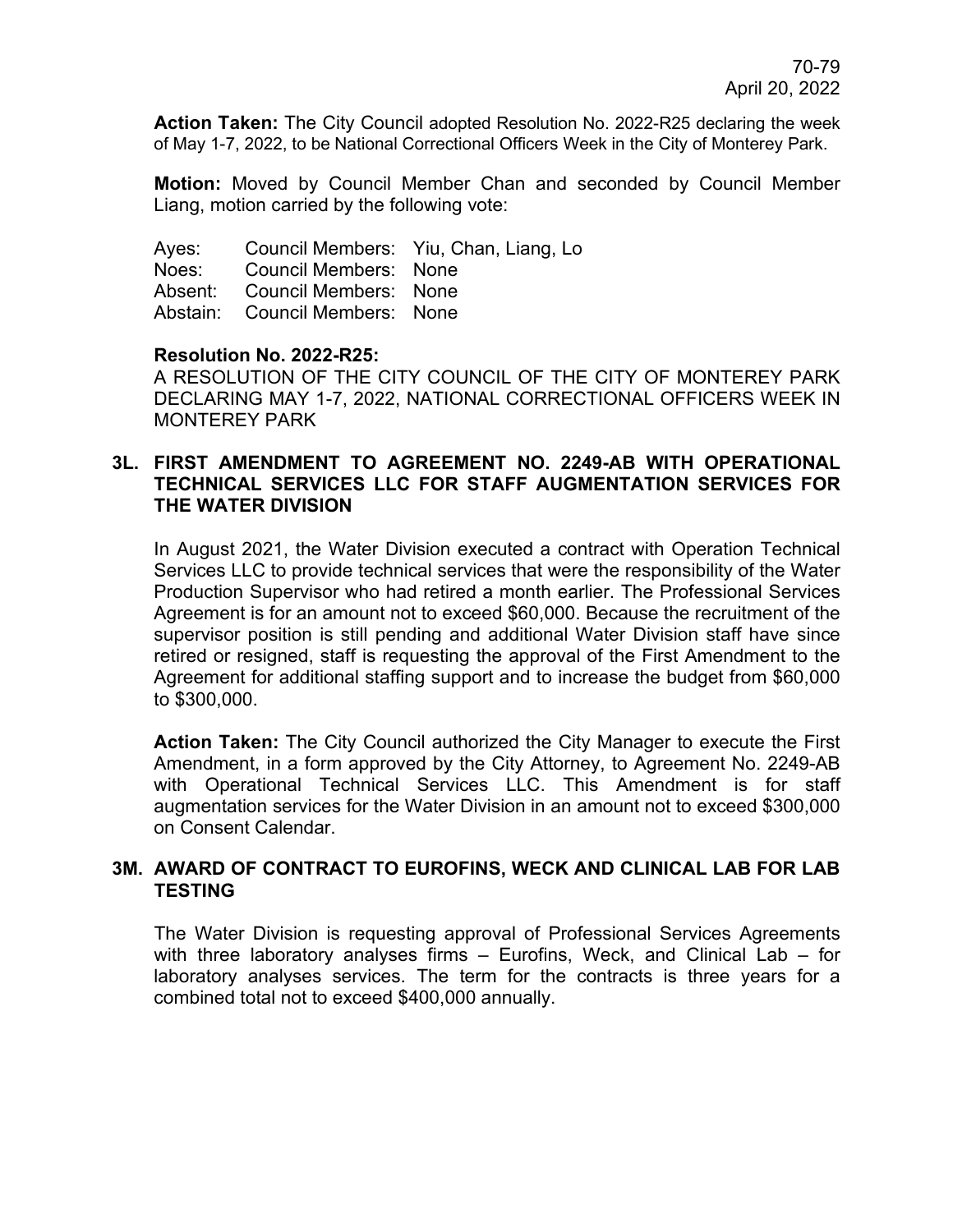**Action Taken:** The City Council authorized the City Manager to execute threeyear Agreements, in a form approved by the City Attorney, with Eurofins Eaton Analytica, LLC, Weck Analytical Environmental Services, Inc., and Clinical Lab of San Bernardino, Inc. to provide laboratory analysis services for the Water Division for a combined total not to exceed \$400,000 annually on Consent Calendar.

## **3N. NOTICE OF COMPLETION FOR 2019-20 STREET REHABILITATION AT VARIOUS LOCATIONS SPECIFICATION NO. 2021-003**

Pursuant to City Council Resolution No. 11701, the Public Works Director recorded the Notice of Completion for 2019-20 Street Rehabilitation at Various Locations project on January 26, 2022 (final recording date is February 24, 2022). The project is now complete, and the work was inspected and approved by the City Engineer.

## Public Speakers

- Delario Robinson urged City Council to take action and improve the road quality of the City.

**Action Taken:** The City Council received and filed the Notice of Completion recorded by the Public Works Director on January 06, 2022 accepting the 2019-20 Street Rehabilitation at Various Locations Specification No. 2021-003 completed by Sialic Contractors Corporation dba Shawnan.

**Motion:** Moved by Council Member Chan and seconded by Council Member Yiu, motion carried by the following vote:

| Ayes: |                              | Council Members: Yiu, Chan, Liang, Lo |
|-------|------------------------------|---------------------------------------|
| Noes: | <b>Council Members: None</b> |                                       |

Absent: Council Members: None

Abstain: Council Members: None

## **4. PUBLIC HEARING** – None.

**5. NEW BUSINESS** – None.

# **6. CITY COMMUNICATIONS (CITY COUNCIL)**

## **6A. A TRIBUTE RESOLUTION OF HEARTFELT APPRECIATION BY THE CITY COUNCIL OF MONTEREY PARK HONORING FRED SORNOSO FOR HIS OUTSTANDING PUBLIC SERVICE AS MAYOR PRO TEM AND COUNCIL MEMBER REPRESENTING DISTRICT NO. 3 (Requested by Mayor Henry Lo)**

**Action Taken:** The City Council adopted tribute Resolution No. 2022-R26 of heartfelt appreciation by the City Council of Monterey Park honoring Fred Sornoso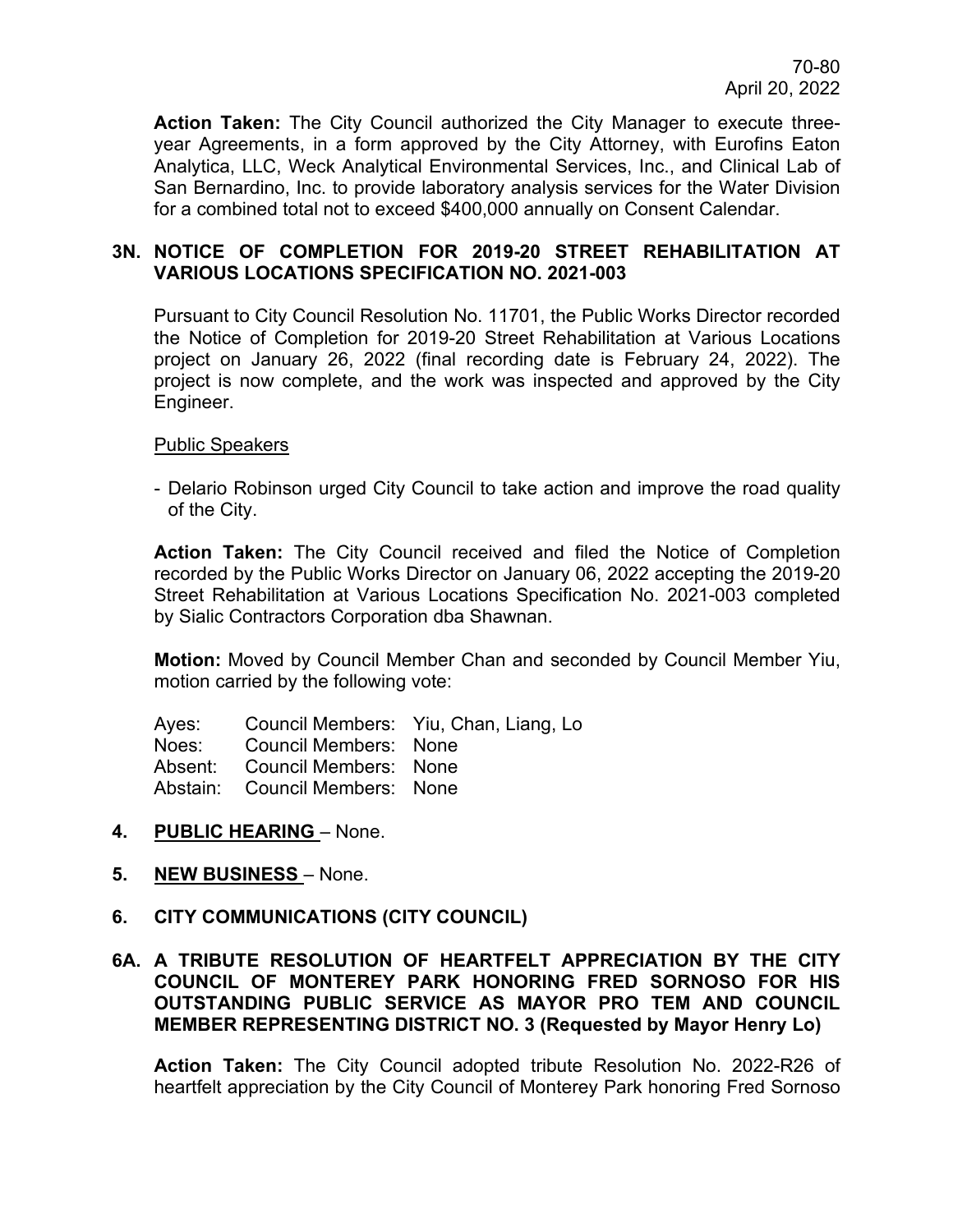for his outstanding public service as Mayor Pro Tem and Council Member representing District No. 3.

**Motion:** Moved by Mayor Lo and seconded by Council Member Yiu, motion carried by the following vote:

Ayes: Council Members: Yiu, Chan, Liang, Lo Noes: Council Members: None Absent: Council Members: None Abstain: Council Members: None

## **Resolution No. 2022-R26:**

A TRIBUTE RESOLUTION OF HEARTFELT APPRECIATION BY THE CITY COUNCIL OF MONTEREY PARK HONORING FRED SORNOSO FOR HIS OUTSTANDING PUBLIC SERVICE AS MAYOR PRO TEM AND COUNCIL MEMBER REPRESENTING DISTRICT NO. 3

#### **Council Communications**

Council Member Yiu reported that she attended the City of San Gabriel's Outstanding Older American Award ceremony honoring Florence Lin. She also reported that she attended the grand opening of the Starbucks and Shell gas station on Garfield Avenue.

Council Member Chan attended the Metro Service Council meeting and the Spring Clean Day Event on April  $9<sup>th</sup>$  He also reported that he attended the grand opening of the Starbucks and Shell gas station on Garfield Avenue.

Council Member Liang reported that he attended the grand opening of the Starbucks and Shell gas station on Garfield Avenue.

Mayor Lo reported that he attended the City of San Gabriel's Outstanding Older American Award ceremony honoring Florence Lin. He announced that on Saturday, April 23<sup>rd</sup> he will attend the Mark Keppel High School, Fear the Speak 5K run.

#### **7. FUTURE AGENDA ITEMS** None.

**8. CLOSED SESSION (IF REQUIRED; CITY ATTORNEY TO ANNOUNCE)** None.